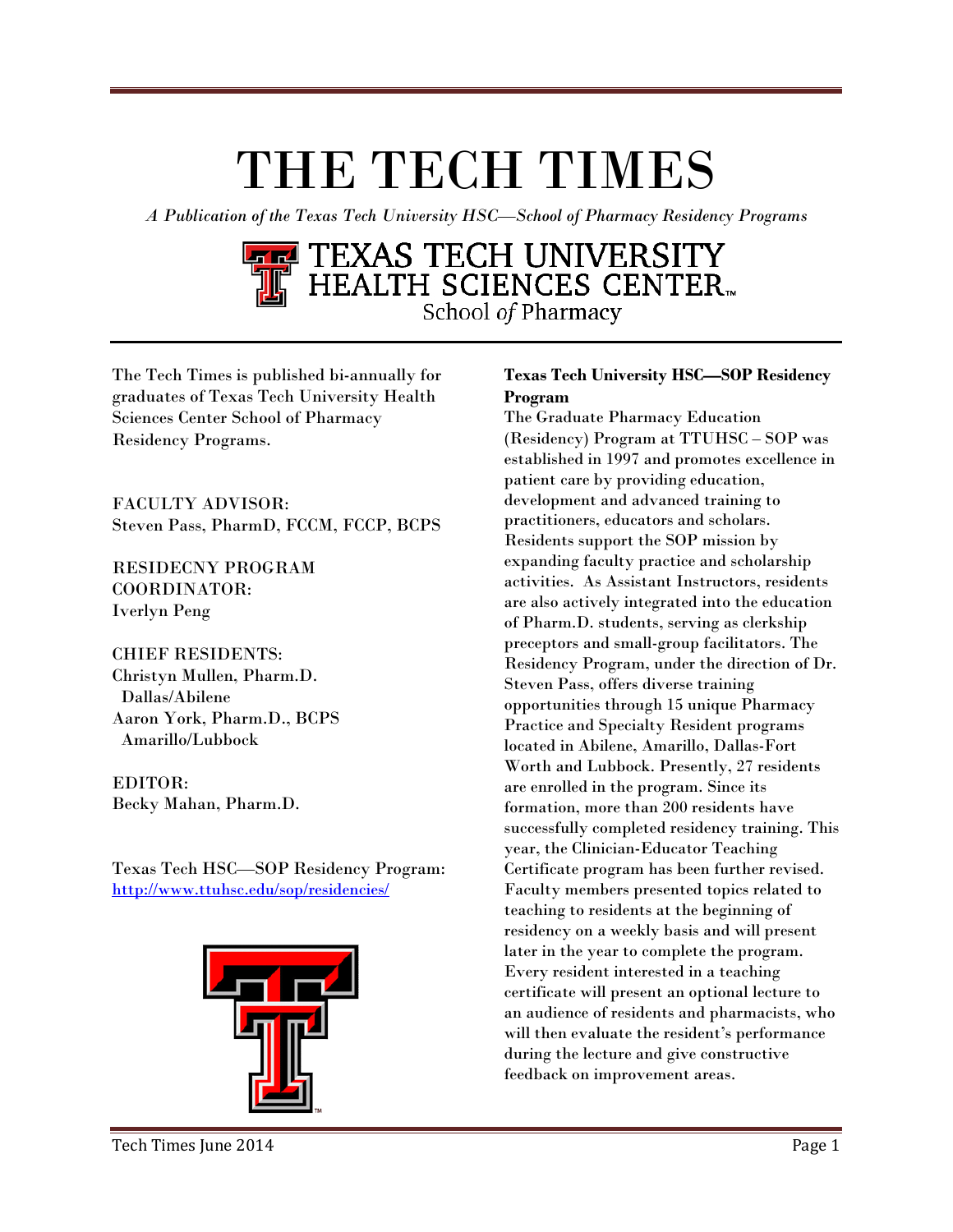#### Research Projects

<u>(Type the document title)</u>

#### **PGY2 Projects:**

*Saagar Akundi* (Pharmacotherapy, ABI): Does Vitamin C prevent Acute Kidney Injury in patients receiving vancomycin?

*Les Covington* (Pharmacotherapy, AMA): Impact of physician-pharmacy collaboration on vaccination compliance

*Jaela Dahl* (Critical Care, DFW): Impact of ranolazine in reducing arrhythmias in ischemic patients

*Katie Dillinger* (Pediatrics, AMA): Oral syringes in the home setting: a potential source of re-inoculation?

*Megan Flinchum* (Psychiatry, DFW): Identifying factors associated with controlled versus non-controlled Post-traumatic Stress Disorder in Vietnam War Veterans: a retrospective cohort study

*Minh Hong* (Pharmacotherapy, LUB): The use of acid suppressive therapy for stress ulcer prophylaxis in non-critically ill patients

*Becky Mahan* (Geriatrics, DFW): Cholinesterase inhibitor use in dementia patients with COPD- is there an increased risk of exacerbation?

*Christyn Mullen* (Ambulatory Care, DFW): Assessing rates of smoking cessation within a multimodal group intervention in a Veterans' Affairs Medical Center

*Meena Ramanathan* (Infectious Disease, DFW): Evaluation of procalcitonin use for bacterial infections at a VA Medical Center

*Brian Terrell* (Ambulatory Care, DFW): U-500 Regular Insulin and lipid parameters: Is there an Effect?

*Ruben Villaneuva* (Critical Care, DFW): Evaluation of vasopressor therapy in postcardiac arrest care

*Aaron York* (Pharmacotherapy, AMA): Evaluation of the impact of minimum inhibitory concentration on antimicrobial therapy optimization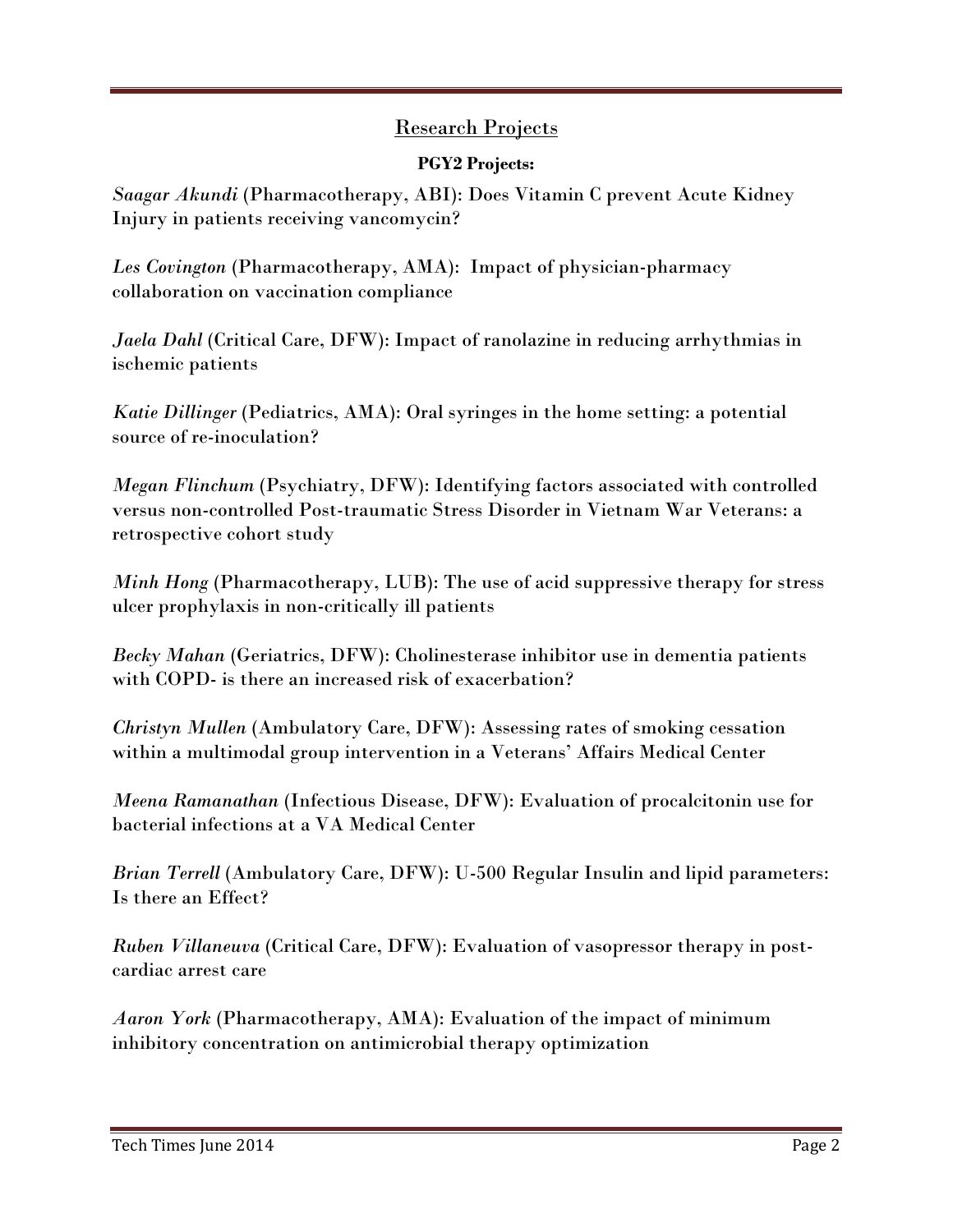#### **PGY1 projects:**

<u>(Type the document title)</u>

*Jessica Bradley* (Pharmacy Practice, DFW)- Provider decisions and patient outcomes following premature metformin discontinuation

*Sherry Chiu* (Pharmacy Practice, DFW)- Evaluation of vancomycin dosing at a community teaching hospital (stratified by BMI)- a retrospective review

*Courtney Givens* (Pharmacy Practice, DFW)- The cognitive effects of converting Alzheimer's Disease patients from galantamine to donepezil and a sub-analysis of the effects of therapy interruptions

*Belinda Hong* (Pharmacy Practice, DFW): Assessing rates of venous thromboembolism in hospitalized patients with Chronic Hepatitis C and impaired liver function

*Corrie Lowe* (Pharmacotherapy, AMA): Impact of targeted discharge counseling for heart failure patients to reduce 30-day readmission rates

*Rene Mani* (Pharmacy Practice, ABI): Linezolid for the Treatment of MRSA Pneumonia: Evaluating the Impact of Obesity on Clinical Outcomes

*Juan Oliva* (Pharmacy Practice, DFW): Therapeutic outcomes of the treatment of hyperlipidemia in Chronic HCV patients treated with interferon and ribavirin based therapy

*Natasha Patel* (Pharmacy Practice, ABI): Influence of inpatient diabetes education on patent understanding of diabetes and satisfaction with education

*Pearl Rajan* (Pharmacy Practice, DFW): Impact of an analgesia-based sedation protocol in mechanically-ventilated patients in the medical intensive care unit

*Shawn Turner* (Pharmacy Practice, DFW): Effectiveness of abiraterone and ketoconazole in patients status post docetaxel with hormone-resistant metastatic prostate cancer in the veteran population

*Neha Vora* (Community Practice, AMA)- Implementation of a smoking cessation program for hospitalized patients with the use of technology

*Barakha Yadav* (Pharmacy Practice, LUB)- The impact of pharmacy services on blood pressure control exploring a new model in indigent care

*Shirley Yu* (Pharmacotherapy, AMA)- Effects of recreational drug abuse on sedation requirements and outcomes in medical intensive care unit patients

*Leslie Monye* (Pharmacotherapy, LUB): A comparison of empiric gram negative coverage in a SICU that utilizes a scheduled antibiotic rotation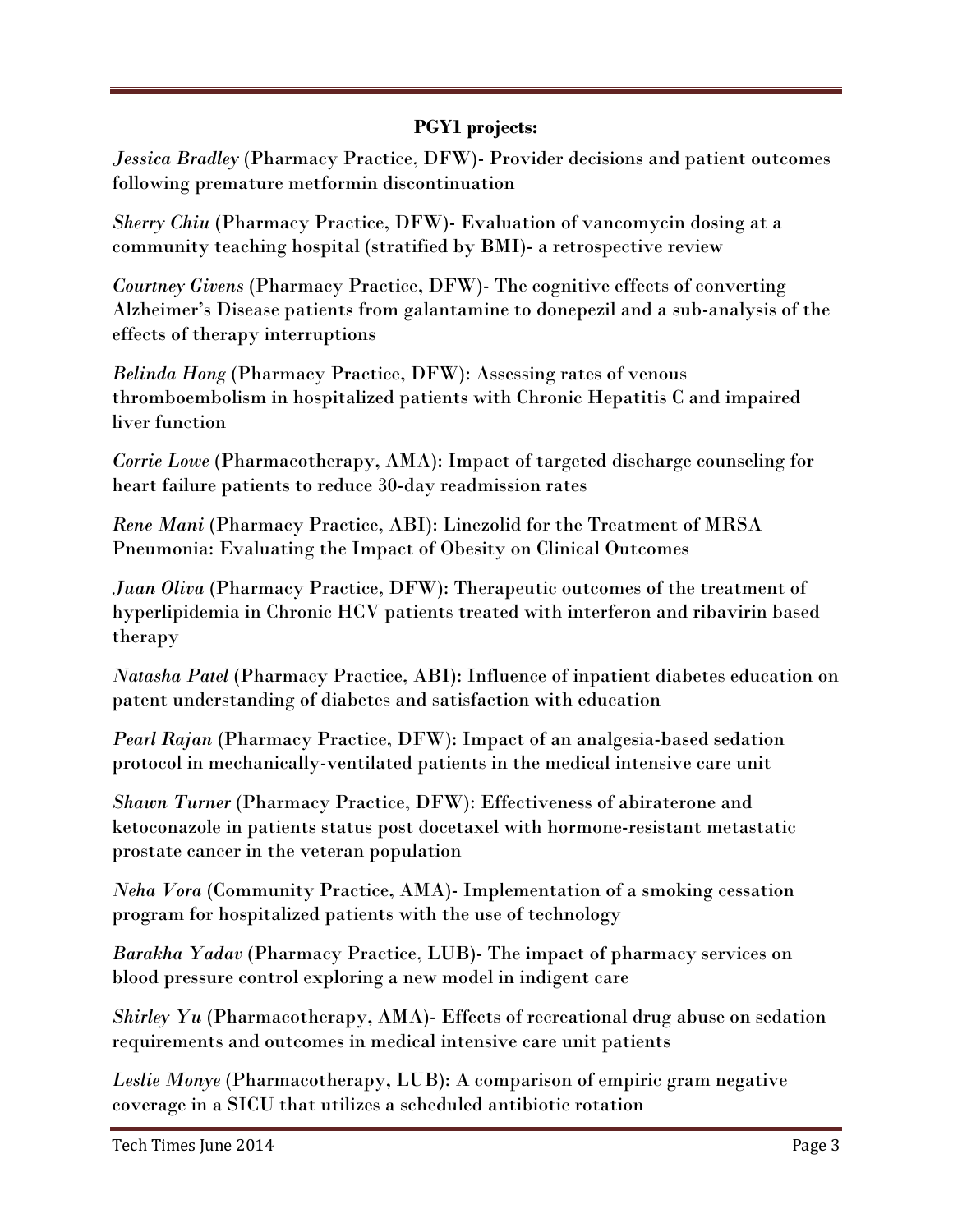**Alcalde**

<u>(Type the document title)</u>

Many of the residents attended the 2014 Alcalde conference in Houston, TX in April to present their research. The group then gathered for a dinner at the Cheesecake Factory.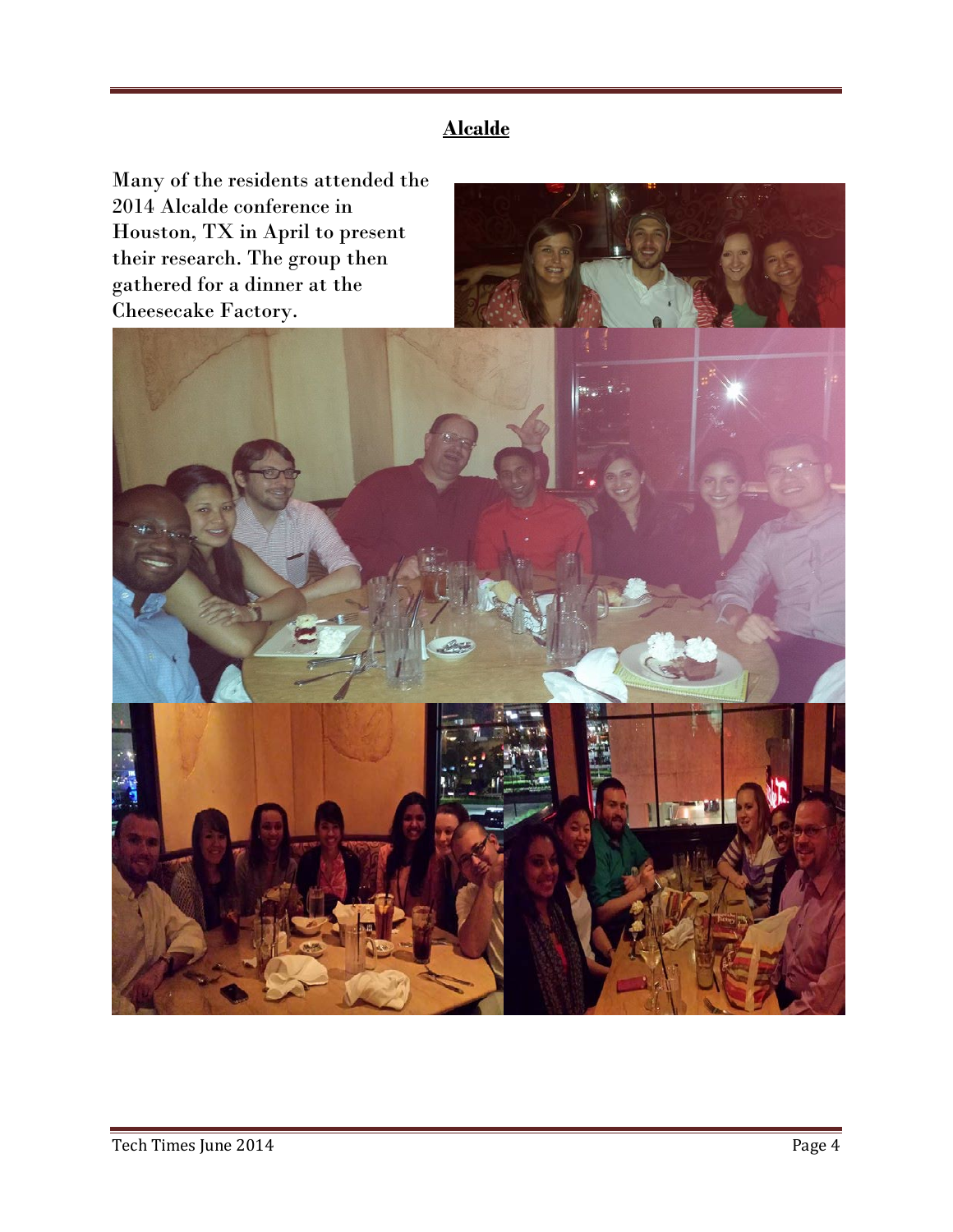#### **Research Days**

<u>(Type the document title)</u>

The 2013-2014 residency class gathered in Amarillo, TX on June 5 and  $6^{\rm th}$  for the Texas Tech Research Days. All residents presented their research to members of the faculty and students.

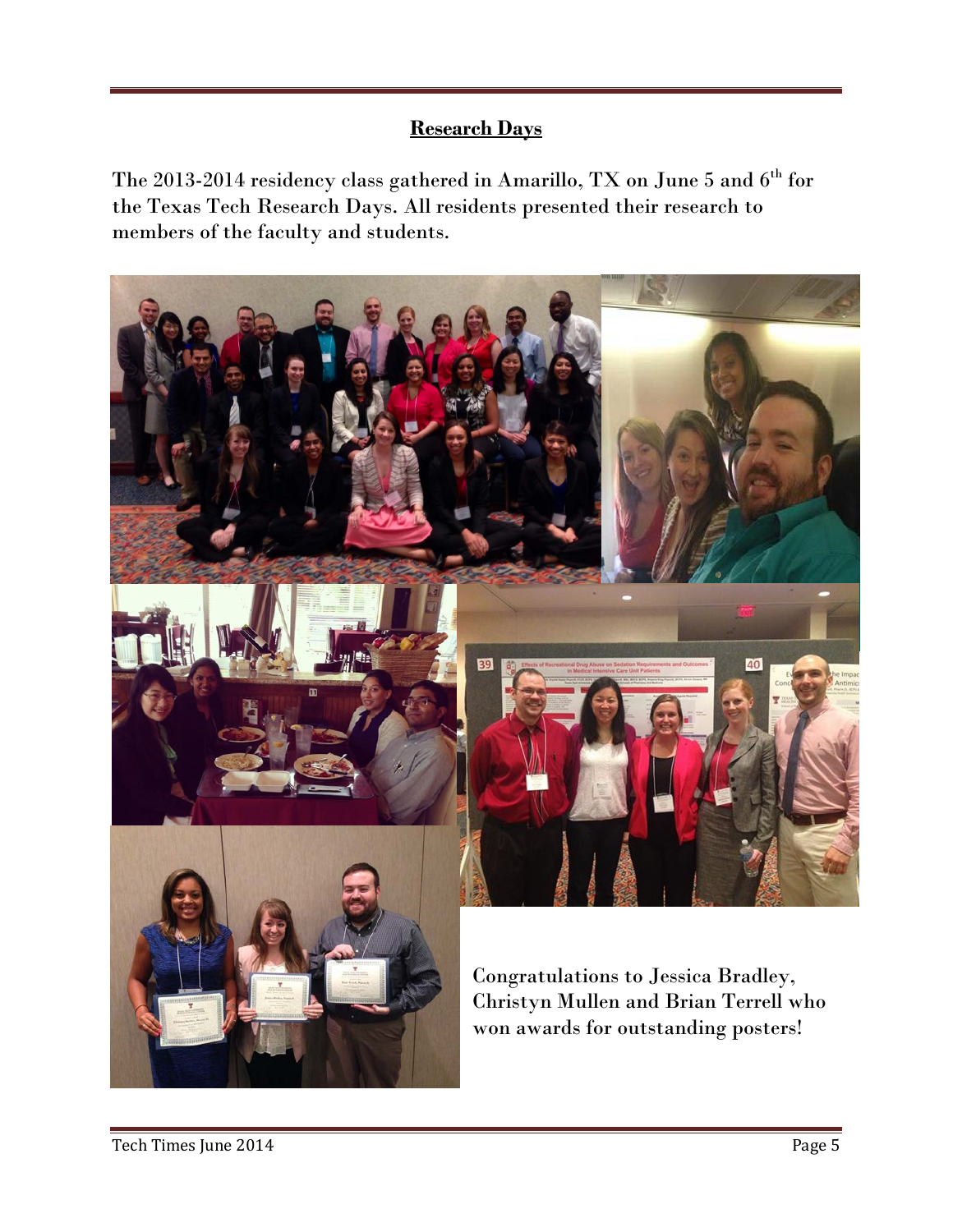#### **Resident News**

<u>(Type the document title)</u>

#### *Presentations*

**Rajan P,** Faust A, Sheperd L, Doebele R. Impact of an Analgesia-based Sedation Protocol on Mechanically Ventilated Patients in the Medical Intensive Care Unit. TTUHSC School of Pharmacy Research Days. Amarillo, TX. June 2014.

**Ramanathan MR**. TAPing to the beat of PrEP: treatment as prevention (TAP) vs. pre-exposure prophylaxis (PrEP) for the prevention of the human immunodefciency virus (HIV). DFW ACCP 2014 Resident Competition. Dallas, TX. May 2014.

**Flinchum ML**. Another drug shortage: a longer line on death row? DFW ACCP 2014 Resident Competition. Dallas, TX. May 2014.

**Givens CJ.** Vitamin D Replacement. VA North Texas Health Care System 2nd Annual Nephrology Nurses' Seminar. Dallas, TX. November 2013.

**Hong BC**. Vitamin D supplementation in chronic kidney disease. First Annual Nephrology Nurses Seminar. Dallas, TX. November 2013.

**Givens CJ.** Guidelines for Medication Disposal. Sam Rayburn Memorial Veterans Center. Bonham, TX. October 2013.

#### *Posters*

**Ramanathan MR**, Cutrell JB, Bedimo R, Pass SE, Duquaine SM. Evaluation of procalcitonin use for bacterial infections at a VA medical center. Poster Presentation. MAD-ID Annual Meeting, Orlando, FL. May 2014.

**Ramanathan MR**, Cutrell JB, Bedimo R, Pass SE, Duquaine SM. Evaluation of procalcitonin use for bacterial infections at a VA medical center. Poster Presentation. VA National Research Week, Dallas, TX. May 2014

**Flinchum ML,** Mathys ML, Nelson JL. Identifying Factors Associated with Controlled Versus Non-controlled Post-traumatic Stress Disorder in Vietnam War Veterans: A Retrospective Cohort Study. Texas Society of Health-System Pharmacists Annual Seminar, Houston, TX. April 2014.